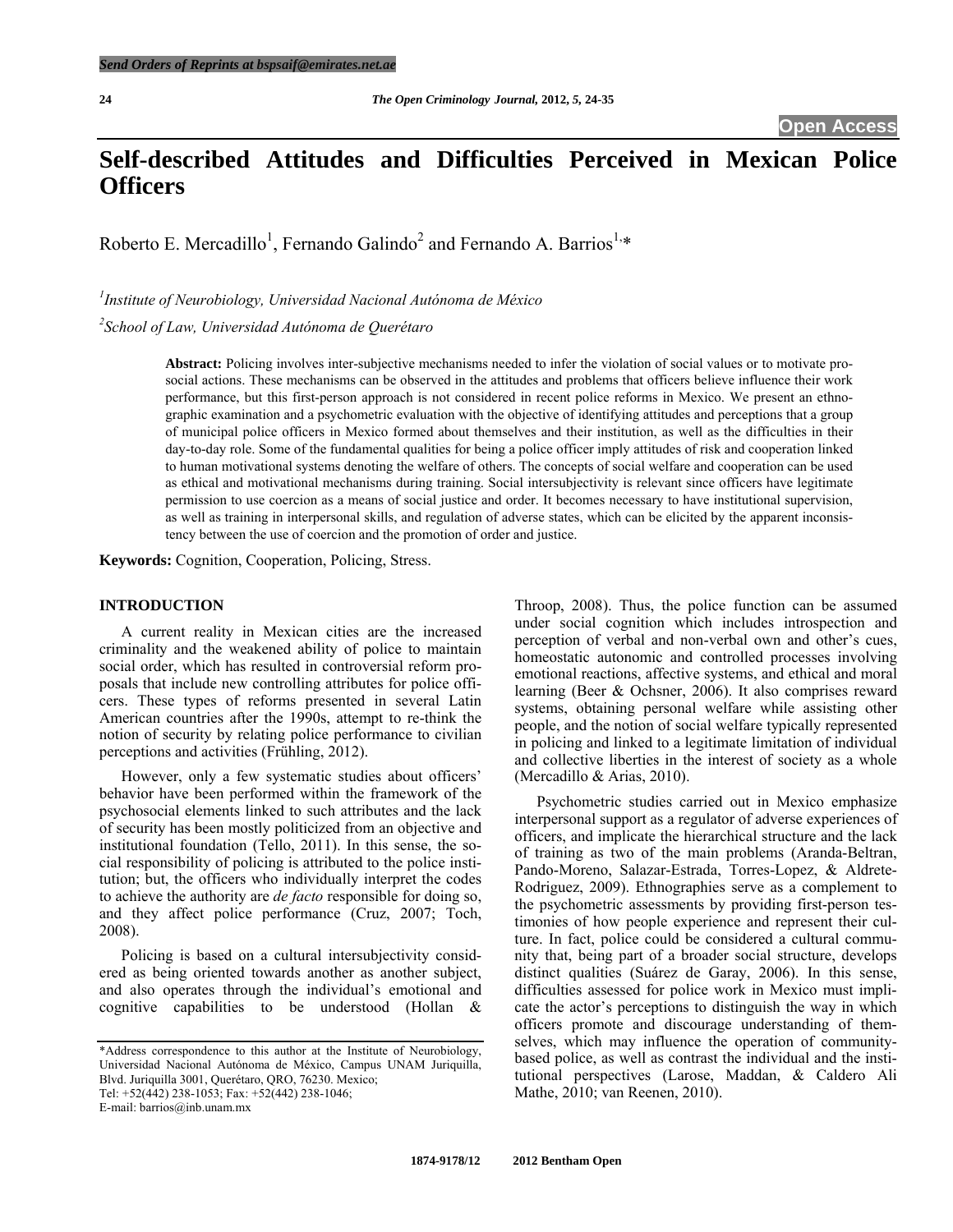In this work we present a study performed in Nezahualcóyotl, one of the most populous municipalities of Mexico with  $1,140,000$  residents distributed in a 63.44 km<sup>2</sup> area. In contrast, only 1,850 municipal police officers comprise its Department of Public Safety (DPS). In addition to the population density, social problems in Nezahualcóyotl include its being one of the federal entities with the highest rate of violence in Mexico (Escalante, 2009). Jurisdictional disputes arise between Nezahualcóyotl and the eastern border of Mexico City and hinder the control of criminal acts committed on the boundary between the two entities see (Fig. **1**). According to the information offered by the director of the Psychological Support Unit of the DPS for the purpose of the present work, officers' health problems include increasing bodyweight and consequent diseases such as diabetes and high blood pressure; gastritis, colitis and headaches are also common. With regard to the emotional sphere, officers develop their own mechanisms to regulate adverse emotions, such as anger, shame, anxiety and the decrease of empathic expressions, which are elicited by their daily activities.

 In order to access the qualities and difficulties perceived by the police officers, and the relations between the officers and the institutional perspectives, we present an ethnographic qualitative examination and a quantitative psychometric evaluation on the perceptions that a group of officers formed about themselves and their institution. Our approach associates two disciplines informing the first-person reality and strategies to identify cognitive social elements in the officers' day-to-day role. The objective was to integrate psychosocial and institutional variables that affect their function.

## **QUALITATIVE STUDY**

#### **Method**

 The ethnographic analysis was based on The Grounded Theory, which elaborates notions about the social world based on symbolic interactionism. According to this theory people act over the environment agreeing to the understanding they have of the environment's elements; the meaning of these elements emerges from social interactions with other people, and these meanings are used and transformed through interpretative processes that people use to face specific situations (Charmaz, 2005).

 The ethnographic approach began with general questions that emerged from both the researchers' interest on social cognition and the concern of the Direction of Public Safety of Nezahualcóyotl Municipality about previously observed hostile behavior among police officers.

 The researcher was introduced to the chiefs of each police group so he could contact them in order to access their jurisdiction. Once there, the chief informed the officers that the researcher would be observing their daily activities and talk with them about their thoughts on their own functions and police department. During a period of 8 months, approximately four hours each day, we registered the behavior of individuals and groups of officers using written diaries, photographic archives, and video-recordings of the officers' work and activities, for example, in surveillance and radio posts, at the Police Academy, and during patrolling and civic

ceremonies in public squares. Semi-structured interviews with 45 officers (30 men and 15 women) were also performed with a previously designed script focused on the following questions: What does it mean to be a police officer in Nezahualcóyotl? What are the attitudes and skills needed to be an officer in Nezahualcóyotl, and how are they acquired? What problems do most officers face? What gender differences are presented in the three aspects mentioned above? In all cases, the testimonies were anonymous, and participants were informed that they would only be used as part of this investigation and not have any consequence on their work, security, hierarchy and/or health.

 Behavioral records and interviews were read and analyzed weekly in order to identify the main variables affecting the four general questions. The subsequent records were made according to the diversity of variables identified in the weekly analyses and it was stopped when these variables were observed as analogous. Before to perform the final analyses, we contrasted the officer´s testimonies through interviews maintained with chiefs, with the director of the Police Academy and with the director of the Psychological Support Unit in Nezahualcóyotl. The final record was categorized by the researchers according to the content it presented.

## **Results**

 The meaning of being a police officer was accompanied by the attitudes and the training that officers consider they need to perform their work. For example, necessary attitudes are cooperativeness and impulsiveness, which are related to the meaning of an officer as an empathetic person and someone who takes risks. Most of these attitudes are learned during police practice or are part of family based and culturally inherited capabilities inserted in the historical representation of service within the police institution. Difficulties were mainly associated with hierarchical interactions inside the police department. Gender differences were identified in attitudes and problems that reflect a male domination within police performance similar than the national context observed in Mexico. Table **1** summarizes the results.

 Results are presented in the following categorical firstperson analysis to illustrate the interpretations and shows translations of some of the officers' testimonies.

#### *Officers' Attitudes and Skills Needed in Nezahualcóyotl*

 Officers indicated a sense of belonging to a group distinguished by attitudes of risk and impulsiveness:

 "It is said that 'old police, do you asshole', but I do not apply it, only fools do not apply it. I like the mess and the action, I am very impulsive." (Man, 24 years old).

 Also, officers mentioned qualities related to the concept of aid and service, as well as family variables that suggest that the decision to become an officer combines self-image with the opinions of others:

 "What motivates me is my service to society. My wife does not like it, nor does my family. I have an eight yearold girl, and she likes the idea. But it is my job. I was always interested in being a policeman, because it is a way to be useful and help my society." (Man, 33 years old).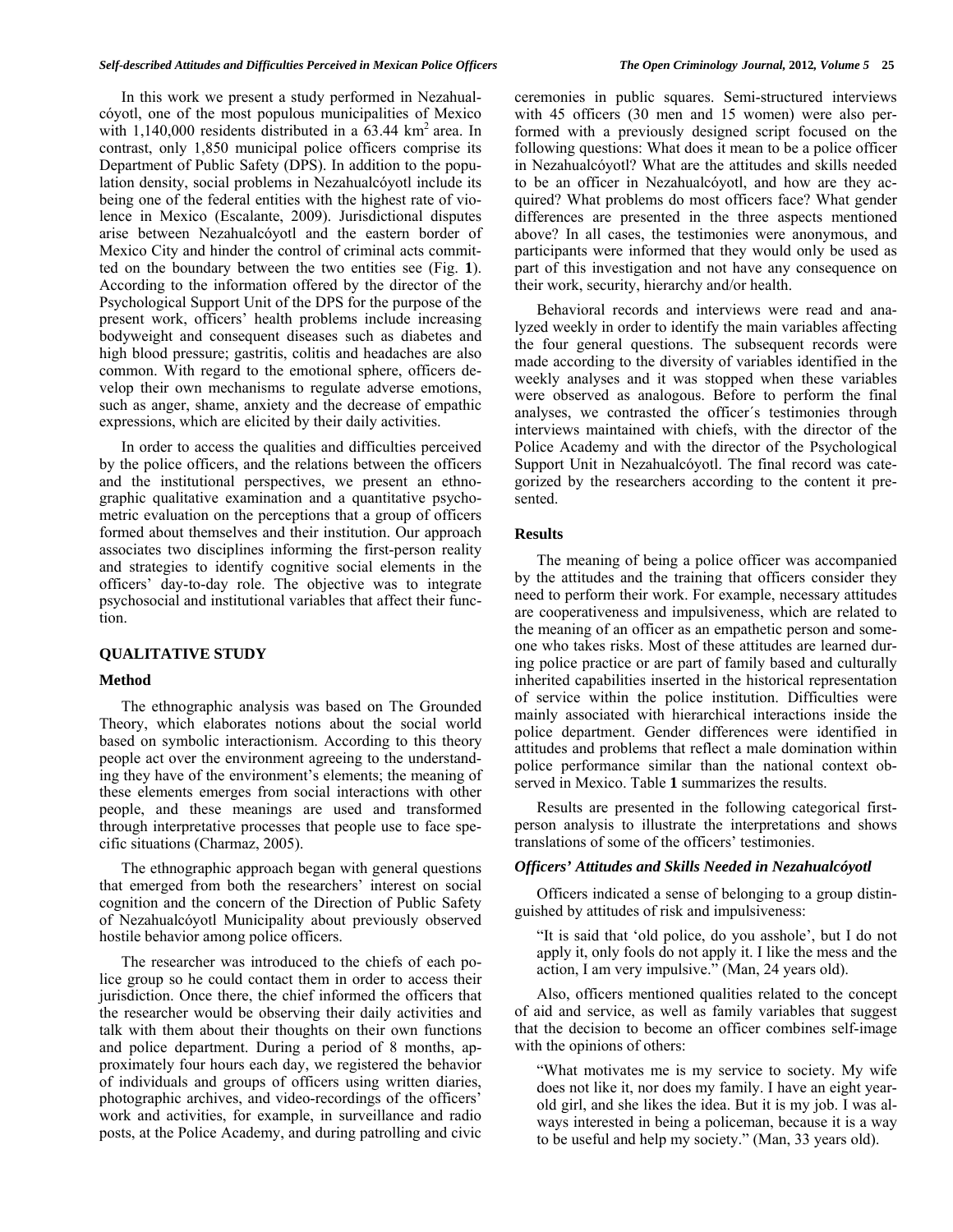|                  | Category               | Required to                                                                                                              | Learning                                                                                                          | <b>Gender Differences</b>                                                           |  |
|------------------|------------------------|--------------------------------------------------------------------------------------------------------------------------|-------------------------------------------------------------------------------------------------------------------|-------------------------------------------------------------------------------------|--|
| <b>Attitudes</b> | Impulsiveness and risk | Protect themselves against<br>dangerous people and situations                                                            | Perceived intrinsic attitudes or<br>self-acquired during police<br>practice                                       | No differences identified.                                                          |  |
|                  | Cooperativeness        | Cooperation between partners<br>and helping civilian people                                                              | Perceived intrinsic attitudes to<br>help others                                                                   | No differences identified                                                           |  |
|                  | Empathy and service    | Understand their partner's<br>problems, the other's situation,<br>and to maintain respectful<br>dialogues with civilians | Sensitive attitudes self-<br>developed during practice                                                            | Women are perceived as more<br>sensitive than men when facing<br>adverse situations |  |
|                  | Category               | <b>Source</b>                                                                                                            | <b>Resolution</b>                                                                                                 | <b>Gender Differences</b>                                                           |  |
| <b>Problems</b>  | Hostility              | Perceived injustice in hierarchi-<br>cal institutional dynamics                                                          | No resolutions given                                                                                              | No differences identified                                                           |  |
|                  | Feminine dismissal     | Masculine perception on police<br>functions and rejection of<br>attitudes perceived as feminine                          | Women adopt a masculine self-<br>perception in the police depart-<br>ment related with non-sensitive<br>attitudes | This item was mentioned only<br>by women                                            |  |
|                  | Risky situations       | Risk of experiencing suffering<br>or death when facing offenders,<br>or dangerous situations                             | Religious beliefs, trust between<br>partners, and self-confidence<br>when using equipment                         | No differences identified                                                           |  |
|                  | <b>Stress</b>          | Rotation and continuous nega-<br>tive emotional experiences                                                              | Self-regulation learned by<br>observing partners                                                                  | Women emphasize a prejudicial<br>relation with their children as a<br>consequence   |  |

| Table 1. Summary of the Necessary Attitudes and Problems Mentioned by the Officers and Identified in the First-person Analysis |
|--------------------------------------------------------------------------------------------------------------------------------|
| from the qualitative Examination                                                                                               |

 Two general types of motivation were distinguished. One represents an intrinsic motivation, which includes an aspiration defined in childhood, the continuation of a family tradition, or an image of service to the institution. The other type of motivation refers to an alternative source of income that does not require extensive training (three months) and education:

 "A lot of individuals do not try to help others, they cannot become officers. The main attitude you need is wanting to help others." (Man, 33 years old).

 "A normal person does not want to be a policeman. They are afraid. I came here because I had no other work, but then you love the uniform." (Man, 46 years old).

 Recurrent criticism towards colleagues accompanied these testimonies and suggests that officers' attitudes are supported by moral judgments made on their partner's behavior:

 "Before I thought it was a brotherhood where we stand together. But from the inside, you see a lot of fights between the officers. They fight among themselves, especially for incentives, but if all of us help to catch someone, we all deserve the incentive, and there is no reason to fight." (Man, 33 years old).

 Even with disagreements between partners, officers view themselves as promoting social welfare and cooperation, which is linked with notions and experiences of "brotherhood", "pride", and/or morally unsuitable failing behaviors, as proposed in the moral emotion theory (Haidt, 2003).

 In addition, adopting a police lifestyle involves experiences that activate basic biological systems for social adaptation, such as the fear and reality of death. For example:

 "To be in full dress uniform, marks you as a thug's target. If you kill one of them you are done, outside and inside (of jail)." (Woman, 32 years old).

 This last statement coincides with the constant confrontation with death that characterizes daily police activities and is reinforced by religious symbols that comfort police officers during their work. Examples of this are the altars at every surveillance post (see Fig. **2**). However, the point is noteworthy when belief replaces the confidence that the officers perceive in their skills, in their tools and equipment, or in their institution:

 "Really I trust more in the Virgin than in my chiefs. She takes better care of me." (Man, 34 years old).

## *Problems Related with Stress and Unconformities*

 Unconformities expressed by the officers included low salaries, long working hours, rotating schedules, and lack of equipment, training, and basic services that lead to health and work complications:

 "We need equipment. We do not have patrol cars, or radios, or anything. If we have an injured person, how can I call an ambulance? If two or three bastards arrive, I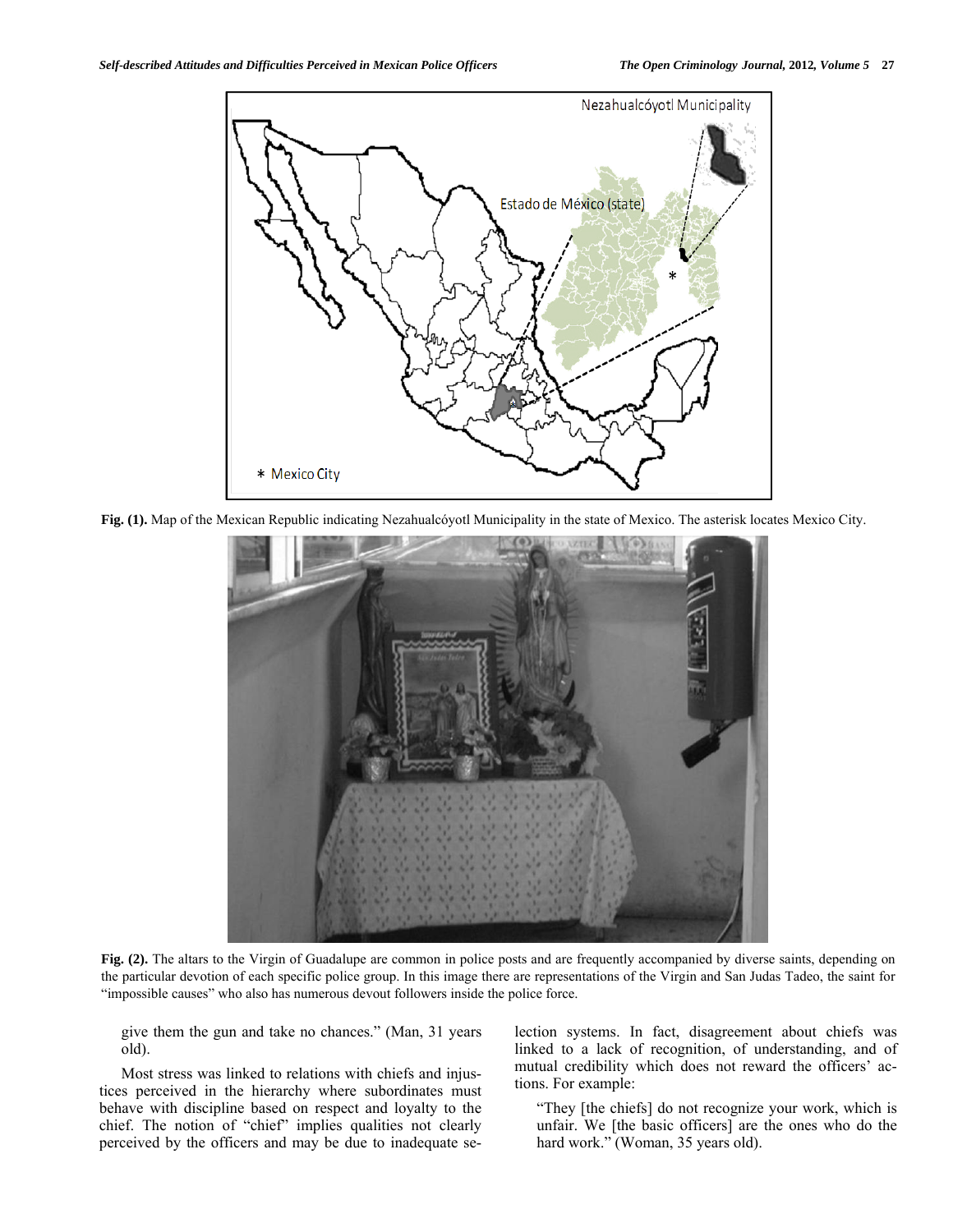Testimony was also given in relation to situations that have an impact on other fundamental areas of the officers' life, particularly relationships with their families:

 "Sometimes you get home and you hurt the feelings of your family, because of the stress." (Man, 39 years old).

Also linked to family situations are stressful factors related to medical security. A "different" or "less professional" treatment was perceived once the medical personnel knew the person was a police officer:

 "There must be a medical clinic for policemen. You can spend four hours waiting to be seen, and you can lose the whole day to go to the doctor or to take your children there, and they [the chiefs] comment on your absence." (Man, 36 years old).

 Although there is a psychological support unit in the Nezahualcóyotl police department to attend the stressful and unsatisfactory factors identified here, its functions are varied and more related to personnel selection and evaluation; thus, it is difficult to obtain psychological assistance.

#### *Problems in Relation to Training and Civil Society*

 Training is closely linked to the officers' skills and to the manner in which they learn and develop them. Officers recognized the lack of adequate training in basic skills, such as the use of weapons and a better physical condition, both necessary for optimizing health and performance and also safeguarding their life. Skills and "being the police" are two inseparable constructs in the self-perception of the officers:

 "Discipline with the gun is missing. Officers think they are untouchable, because they have a weapon or because they have 'godparents' in the department, but when faced with danger, no godfather can help you." (Man, 32 years old).

 Two officers (a man, 31 years old and a woman, 25 years old) manifested their training needs in the following order of need:

- 1. A gymnasium for exercise.
- 2. Law courses in order to not be cheated.
- 3. Courses to know how to deal with our personal problems.
- 4. Courses to improve trust between police partners.
- 5. Courses to control stress and someone with whom we can talk when we have a problem.

 A notion of trust is needed between 2-member police teams because it is the "other member of the team" who, at any given time, can save the life of their partner and with whom he or she shares intimate personal situations, even equivalent to some types of parental unions. On the other hand, self-regulation involves emotional aspects, as well as learning legal concepts needed for policing (Mercadillo & Barrios, 2011). In this sense, when asked about requesting a "law course in order to not be cheated", the officer pointed out that on occasions, while discussing possible illegal acts, civilians use legal vocabulary unknown to the officer. So, the officer cannot effectively argue the legality of the situation and: "Since we know that we are police, when we get angry

we act in a superior manner" (Man, 31 years). Such reactions may occur during frustrating experiences classically linked to aggressive responses or humiliating experiences that elicit hostile attitudes and influence judgments and actions required for social decisions.

 Police functions, skills, and training would have no sense outside the civilian context, since, historically, security organizations were created for the collective security of the public. It is from the civilian's perception that the judgments, which determine a "good" or a "bad" police officer, are defined. The following testimony illustrates how officers believe they are perceived by civil society:

 "People see us as menacing! People are right, because many officers do not know how to speak well and they are despotic while in uniform." (Man, 33 years old).

 When asked if they consider that this vision has changed, they replied:

 "Yes, police were unpunished before. It has changed, but people don't know it." (Woman, 32 years old).

 Relations between police and civil society are based on intersubjective mechanisms defined by the society's view of police and influenced by the officers' and civilians' perspectives about the cooperative attitudes and responsibilities linked to the historical meaning of service.

## *Gender Differences*

 Gender perspectives about the attitudes and skills point out that police are characterized by masculine representations in which women develop a more complex significance than men. For example:

 "A lot of policemen do not want to patrol with women partners because, as they say: 'they have to take care of us'. But they must understand that the moment you join the patrol car it does not matter if you are a man or a woman. Even female officers do not understand this point, and they do not want to drive the car or to catch the thief. Look! There is only one female commander. Women do not need to be cared for. We only need our space and confidence. I am a group leader, and male coworkers are irritated because they were not chosen." (Woman, 32 years old).

 Policing in Nezahualcóyotl includes a concept of masculinity linked to acts involving the use of physical force or requiring social authority, and a concept of femininity linked to empathic and sensitive attitudes classically differentiated in the Mexican culture (Ramos-Lira & Saltijeral, 2008).

 In relation to stress caused by family and work situations, women assume the role of mothers and housewives. Female officers work within a national Mexican culture that favors gender differences related to police requirements and problems:

 "It would be fine to have a nursery for our children. My children are already old enough, but there are partners with very young children or babies. It is complicated to care for them, because of the schedules, especially when we have night duty, and the need to pay for someone to do it." (Woman, 31 years old).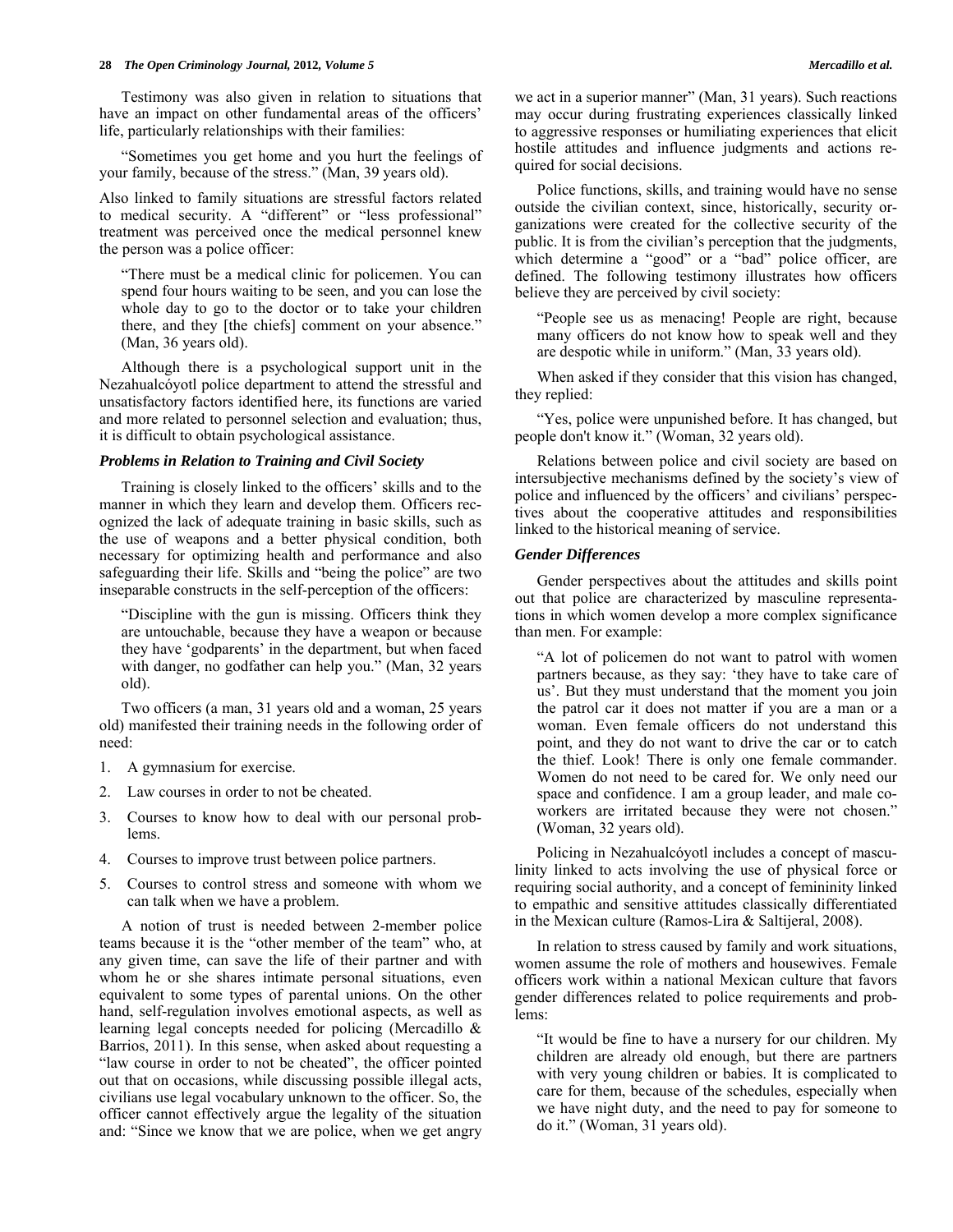# **QUANTITATIVE STUDY**

 For the quantitative analysis, we selected six psychometric instruments that had been created or standardized in Mexico to assess relevant constructs expressed by the participants in reference to the attitudes needed to be a police officer into personality traits, attitudes and problems related with motivation, satisfaction in the work, hierarchical relations, and stress.

#### **Method**

#### *Participants*

 215 police officers representing the 12 hierarchical categories existing in the police force, from officers to the commander-in-chief, were recruited (77 women, 138 men; age: *M* = 33.72, S.D. = 1.68; period of active service: *M* = 5.07, S.D. = 2.53 years). The procedure was designed according to the Ethical Principles proposed by the American Psychological Association (2002) and the Ethical Code for Psychologists in Mexico (Sociedad Mexicana de Psicología, 2009). The protocol was carried out under the ethical supervision of the Direction of the Department of Public Safety of Nezahualcóyotl and was approved by the Bioethical Committee in the Institute of Neurobiology of the Universidad Nacional Autónoma de México. Volunteers agreed to participate in an anonymous and confidential manner after the nature of the protocol was described.

#### *Instruments and Procedure*

 Varimax rotations were obtained after the application of the four tests elaborated in Mexico to verify a similar factorial distribution and variance reported in the original instruments' construction. Cronbach's  $\alpha$  coefficients were obtained for each test to determine reliability. The psychometric characteristics of the instruments can be revised in Calleja (2011), through the web portal of the Department of Psychology at the Universidad Nacional Autónoma de México.

 All psychometric instruments were applied in group sessions of 10-12 officers using pencil and paper and were scheduled at similar times and under similar lighting conditions. The approximate time for each session was 2 hours.

 The Motivation to Succeed Test (Calleja, 2011; La Rosa, 1986) was elaborated in a 1083 Mexican sample and evaluates the motivation to succeed, considered as the level of dominance and organization of the physical and social environment for overcoming obstacles and for maintaining work effectiveness. It includes 12 items assigned values in a rank from 1 to 5, where "1" indicates "completely disagree" and "5" means "completely agree" with the item. Higher scores represent greater motivation to succeed. The test comprises three factors: Work, or motivation derived from the effort that the individual invests in his performance and the intrinsic satisfaction conferred by this effort (Cronbach's  $\alpha$  = 0.84); Competition, or motivation elicited by dynamics involving antagonism (Cronbach's  $\alpha = 0.60$ ); Expertise, or motivation related to the level of skill achieved throughout his career (Cronbach's  $\alpha$  = 0.60).

 The Test for Attitudes toward the Work Leader's Characteristics and Performance (Calleja, 2011; Herrera-Caballero, 2001) was elaborated in a 414 Mexican sample and evaluates the workers' attitudes about the personal manners and abilities of their superiors or other individuals that are responsible for making decisions in their work. It includes 29 items describing the characteristics of the leader and assigns a value for each item within a range of 1 to 5, where "1 indicates that the statement does not describe this leader" and "5" indicates that the statement "describes this leader very well". Higher scores represent more positive attitudes toward the leader. The test comprises two factors: Attitudes toward the leader's performance (Cronbach's  $\alpha = 0.93$ ); and Attitudes toward the personal characteristics of the leader (Cronbach's  $α = 0.96$ ).

 The Problematic Situations Test (Calleja, 2011; Flores-Galaz, 1989) was elaborated in a 600 Mexican sample and evaluates circumstances that frequently cause difficulties in the individual's social interactions. It includes 28 items assigned a ranged value from 1 to 5, where "1" means that the situation "always" presents difficulties, and "5" indicates that it "never" causes difficulties. Higher scores represent less problematic situations. The test comprises four problematic factors: Lack of courtesy and politeness (Cronbach's  $\alpha$  = 0.84); Lack of decision (Cronbach's  $\alpha = 0.78$ ); Lack of respect and consideration (Cronbach's  $\alpha = 0.75$ ); Family issues (Cronbach's  $\alpha = 0.73$ ).

 The Work Satisfaction Test (Calleja, 2011; Ito-Sugiyama, 1987) was elaborated with 250 Mexican samples and evaluates the degree of psychological well-being with respect to professional activities. It includes seven items ranked from 1 to 5, where "1" means that the participant "completely disagrees" and "5" represents "completely agrees" with the item. Higher scores indicate greater work satisfaction. The test comprises two factors: Satisfaction with the chief (Cronbach's  $\alpha = 0.93$ ); Satisfaction with the characteristics of the work (Cronbach's  $\alpha = 0.80$ ).

 The Temperament and Character Inventory designed by Clonninger, Svrakic & Przybeck (Cloninger, Svrakic, & Przybeck, 1993), and validated in Mexico (Cruz-Fuentes, López, Blas-Gracía, González, & Chávez, 2005; González-Santos, Mercadillo, Graff, & Barrios, 2007), classifies personality in a psychobiological model. It includes 240 True-False questions. The dimension Temperament, or inherited personality features, includes four factors: Novelty seeking, Harm avoidance, Reward dependence, and Persistence. The dimension Character or acquired personality traits includes: Self-direction, Cooperativeness, and Self-transcendence.

 The Stress Profile proposed by Nowack (2002) evaluates the level of stress perceived and experienced by individuals. For this report, the factors representing Perceived stress, Social support, and Perceived psychological welfare were considered. The natural scores for the items comprising each factor are converted to percentiles, with T indicating the level of stress in a normal distribution. Scores rated in a  $T \geq$ 60 percentile for the Perceived stress factor are considered as high valuations may be related with health issues, and scores rated in a  $T \leq 40$  percentile are considered as situations with reduced perceived stress. Scores rated in a  $T \ge 60$  percentile for the Social support factor indicate high satisfactory experiences from family members, colleagues, and friends to help cope with the day-to-day police difficulties, and scores rated in a  $T \leq 40$  percentile are considered as reduced satis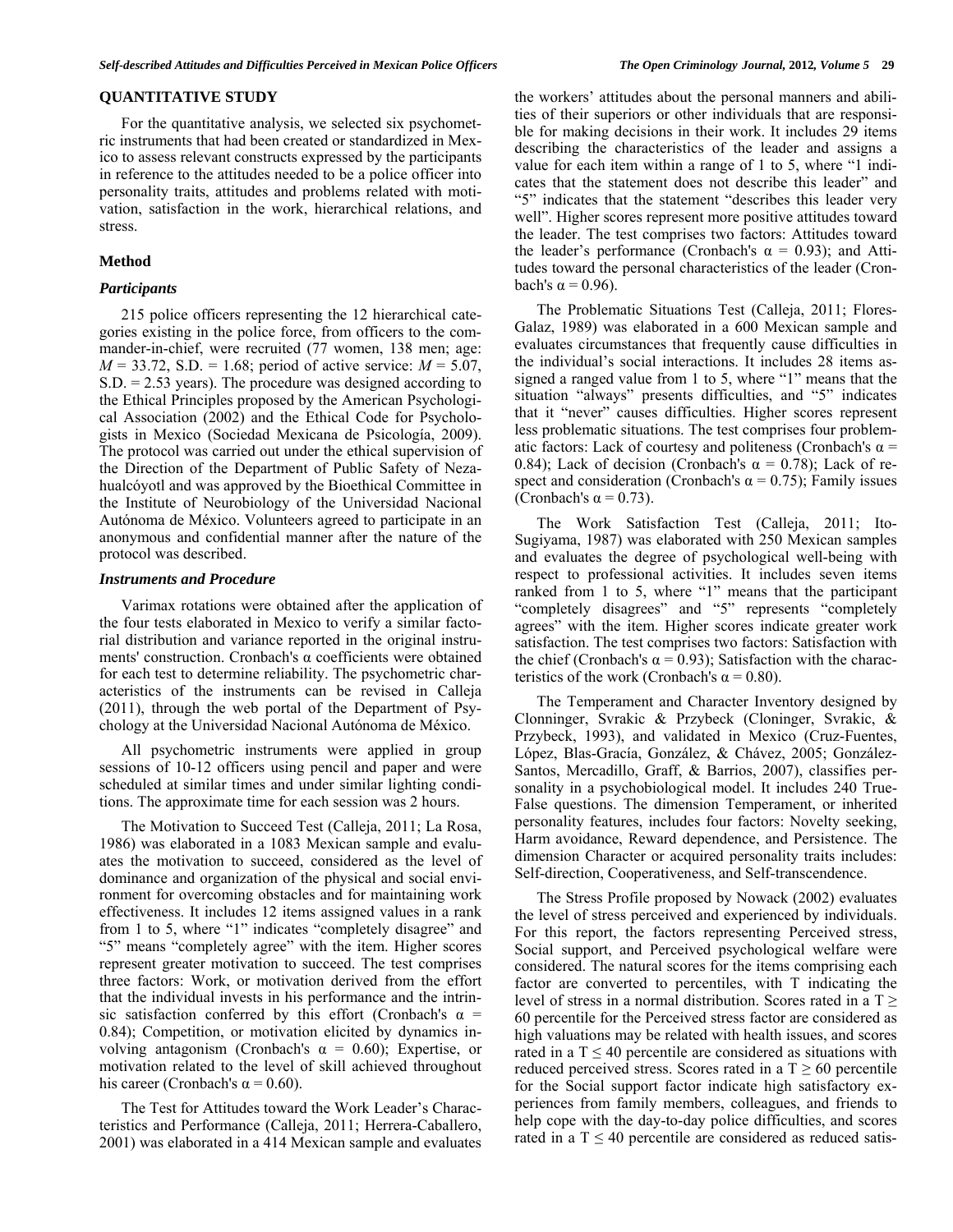factory experiences. Scores rated in a  $T \geq 60$  percentile for the Psychological welfare factor represent a high level of well-being related to satisfaction and the ability to enjoy the aspects of their life in a comprehensive manner including family, friends, success, and work, while scores rated in a T  $\leq$  40 percentile are considered as generalized experiences indicating a lack of welfare.

#### *Statistical Analysis*

 The database and statistical analyses were carried out with the SPSS 17.0 program. Means for the total measure ratings and the factors included in each test were obtained.

 Scores in the Temperament and Character Inventory were compared with the Mexican civilian ratings previously reported by applying a Student's *t-*test. The frequency cases for the Perceived stress, Social support, and Perceived psychological welfare factors in the Stress Profile were described as high (T  $\geq$  60 percentile), medium (T = 41-59 percentile), and reduced ( $T \le 40$  percentile) scores.

 Analyses of variance and *post hoc* HDS Tukey test were performed between the factors included in The Work Satisfaction Test, The Test for Attitudes toward the Work Leader's Characteristics and Performance, The Motivation to Succeed Test, and The Problematic Situations Test to identify statistical differences.

 Gender differences were analyzed using the Student's *t*test comparing the mean obtained for women and men. Correlations between the factors integrating each test and correlations between the test results and the officers' level of education, hierarchy, and time of active service were also calculated by applying Pearson's coefficients.

## **Results**

 When comparing Mexican police officers and civilians, the only significant difference in the Temperament and Character Inventory was a lower score in the Selftranscendence factor  $(t_{273} = 2.27, p = 0.05)$  (see Fig. 3).

 Results for the Stress Profile indicate that many officers perceived reduced support from society  $(n = 95/215)$ , slightly more perceived moderate support ( $n = 104/215$ ), and only a small number of officers ( $n = 16/215$ ) experienced a satisfactory support. A vast majority of the sample  $(n =$ 160/215) indicated high psychological well-being. Most of the officers reported a reduced perceived stress  $(n =$ 134/215), and only a few reported health disturbances linked to stress (n = 5/215) (see Fig. **4**). Psychological well-being scores were negatively correlated with Perceived stress ( $r_{215}$ )  $=$  - 0.137,  $p = 0.05$ ) and positively correlated with the Work satisfaction factor of the Work Satisfaction Test  $(r_{215}$  =  $0.154, p = 0.05$ ).

 The analysis of variance between the factors of the Motivation to Succeed Test showed differences ( $F_{2,619} = 303.75$ ,  $p \leq 0.01$ ) indicating that the main source of motivation is the Work factor (see Table **2**). The Work factor was positively correlated with the educational level  $(r_{215} = 0.239, p \le 0.05)$ and with hierarchy ( $r_{215} = 0.151$  p < 0.01).

 In the Test of Attitudes towards the Work Leader's Characteristics and Performance (see Table **2**) no differences were observed between factors. The personal chief's attributes showed gender differences  $(t_{213} = 2.08, p \le 0.05)$ , with women granting more favorable ratings. The time of active service was negatively correlated with both personal  $(r_{215} = -1)$ 0.168,  $p < 0.05$ ) and professional  $(r_{215} = -0.181, p < 0.05)$ factors of the test.

**Fig. (3).** Mean of the dimensions included in the Temperament and Character Inventory rated in the police sample and in the civilian sample used for the Mexican validation of the test. NS: Novelty Seeking, HA: Harm Avoidance, RD: Reward Dependence, P: Persistence, SD: Selfdirection, C: Cooperativeness, ST: Self-transcendence. Standard error is showed at the top of each column. \*Indicates significant differences at  $p = 0.05$  between the civilian and the police samples when the Student's *t*-test was applied.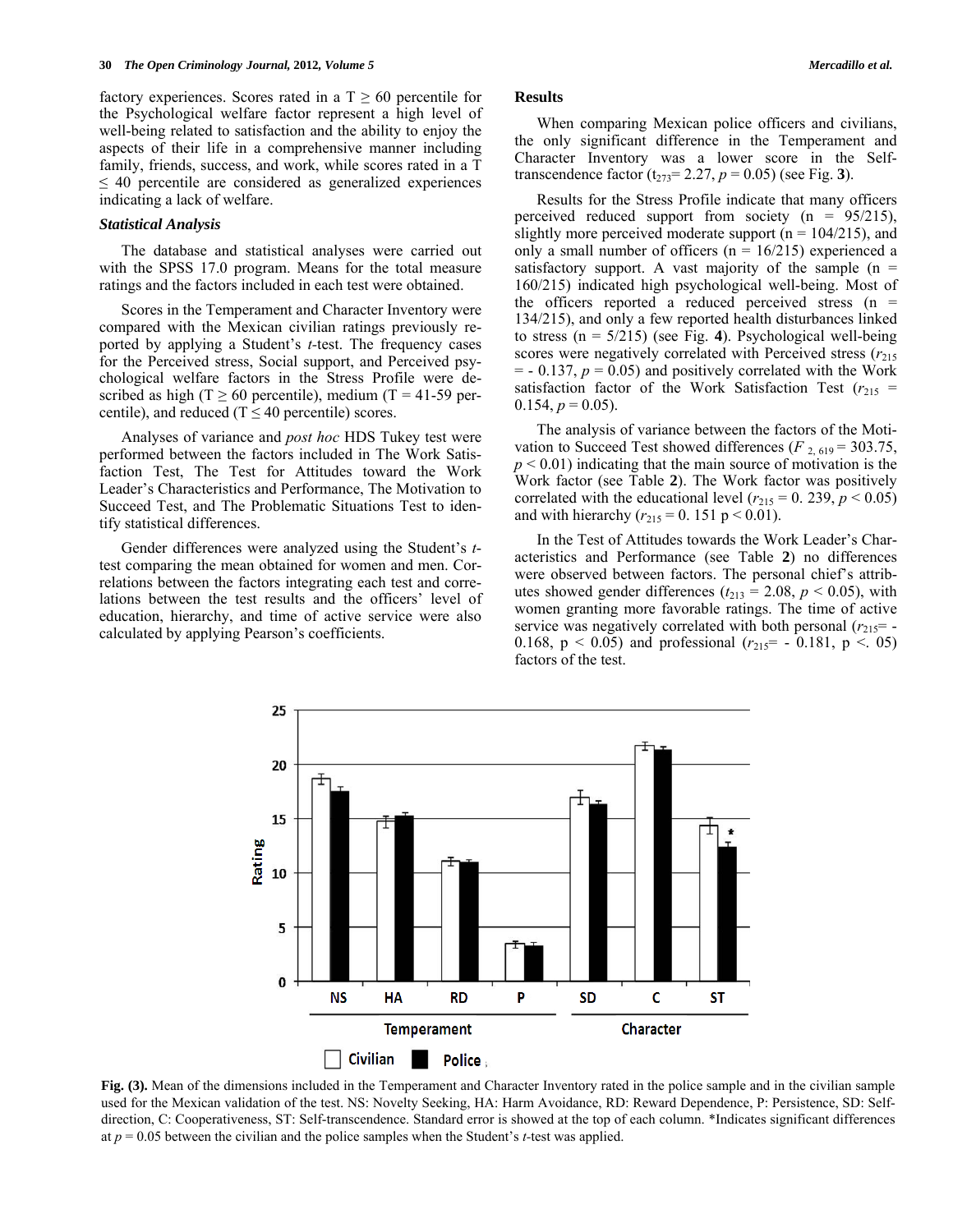#### *Self-described Attitudes and Difficulties Perceived in Mexican Police Officers The Open Criminology Journal,* **2012***, Volume 5* **31**

 Scores for the Work Satisfaction Test were close to the neutral point (see Table **2**). Women reported less satisfaction with their chiefs than with the working conditions, and higher levels of satisfaction than men in both the total score  $(t_{213} = 2.04, p < 0.05)$  and with work characteristics  $(t_{213} =$ 3.73,  $p < 0.05$ ). Work satisfaction scores correlated positively with scores evaluating the chiefs' performance  $(r_{215} =$ 0.586,  $p < 0.01$ ).

 For the Problematic Situations Test significant differences between the factors were identified ( $F_{4,1074} = 23.39$ ,  $p$  < 0.01). Lack of respect and Lack of decision were noted as two statistically similar factors (see Table **2**).

# **DISCUSSION**

 Police officers manifested lower scores than civilians in the Self-transcendence factor of the Temperament and Character Inventory (TCI), which refers to intuitive understandings of moral and empathic elements, such as ethics. This presents an important difference when compared to reports from other countries (Du Preez, Cassimjee, Ghazinour,



**Fig. (4).** Frequencies of the ratings obtained for the police sample in the dimensions included in Stress Profile.

**Table 2. Mean (***M***) and Standard Deviation (S.D.) Obtained in the Police Sample (n = 215) for the Total Scores and Factors of the Mexican test Applied in the Psychometric Evaluation** 

|                          | <b>Factors</b>       |                  | Women |                  | Men  |                  | All  |  |
|--------------------------|----------------------|------------------|-------|------------------|------|------------------|------|--|
| <b>Test</b>              |                      | $\boldsymbol{M}$ | S.D.  | $\boldsymbol{M}$ | S.D. | $\boldsymbol{M}$ | S.D. |  |
| Motivation to Succeed**  | Competition a        | 3.15             | 0.7   | 3.31             | 0.56 | 3.25             | 0.62 |  |
|                          | Work $b$             | 4.44             | 0.46  | 4.51             | 0.48 | 4.49             | 0.48 |  |
|                          | Expertise $_{c}$     | 4.16             | 0.54  | 4.21             | 0.45 | 4.19             | 0.48 |  |
|                          | Total                | 3.92             | 0.42  | 4.01             | 0.37 | 3.97             | 0.39 |  |
| Leader's Characteristics | Personal *           | 3.47             | 0.89  | 3.18             | 1.05 | 3.28             | 1    |  |
|                          | Performance          | 3.51             | 0.94  | 3.25             | 1    | 3.34             | 0.99 |  |
|                          | Total *              | 3.64             | 1.21  | 3.28             | 1.04 | 3.41             | 1.16 |  |
| Work Satisfaction        | Chief                | 3.72             | 1.11  | 3.75             | 0.64 | 3.74             | 0.83 |  |
|                          | Work *               | 3.89             | 0.43  | 3.43             | 1.31 | 3.6              | 1.1  |  |
|                          | Total *              | 3.71             | 0.65  | 3.5              | 0.85 | 3.58             | 0.79 |  |
| Problematic Situations** | Family <sub>a</sub>  | 3.9              | 0.96  | 4.05             | 0.83 | 4                | 0.88 |  |
|                          | Lack of courtesy c   | 3.25             | 0.83  | 3.3              | 0.76 | 3.28             | 0.78 |  |
|                          | Lack of decision $b$ | 3.7              | 0.76  | 3.81             | 0.76 | 3.77             | 0.76 |  |
|                          | Lack of respect b    | 3.72             | 0.76  | 3.77             | 0.77 | 3.77             | 0.76 |  |

Note: For all cases, items were ranked from 1 to 5, where "1" represented the lowest value in the test and "5" the highest. \*\*Significant differences between factors (*p ≤* 0.05) included in the test based on ANOVA. \*Significant gender differences (*p ≤* 0.05) in the factor or in the total scores based on the Student's *t*test. Different subscripts (a,b,c) indicate significant differences between factors after the *post hoc* HDS Tukey test was applied.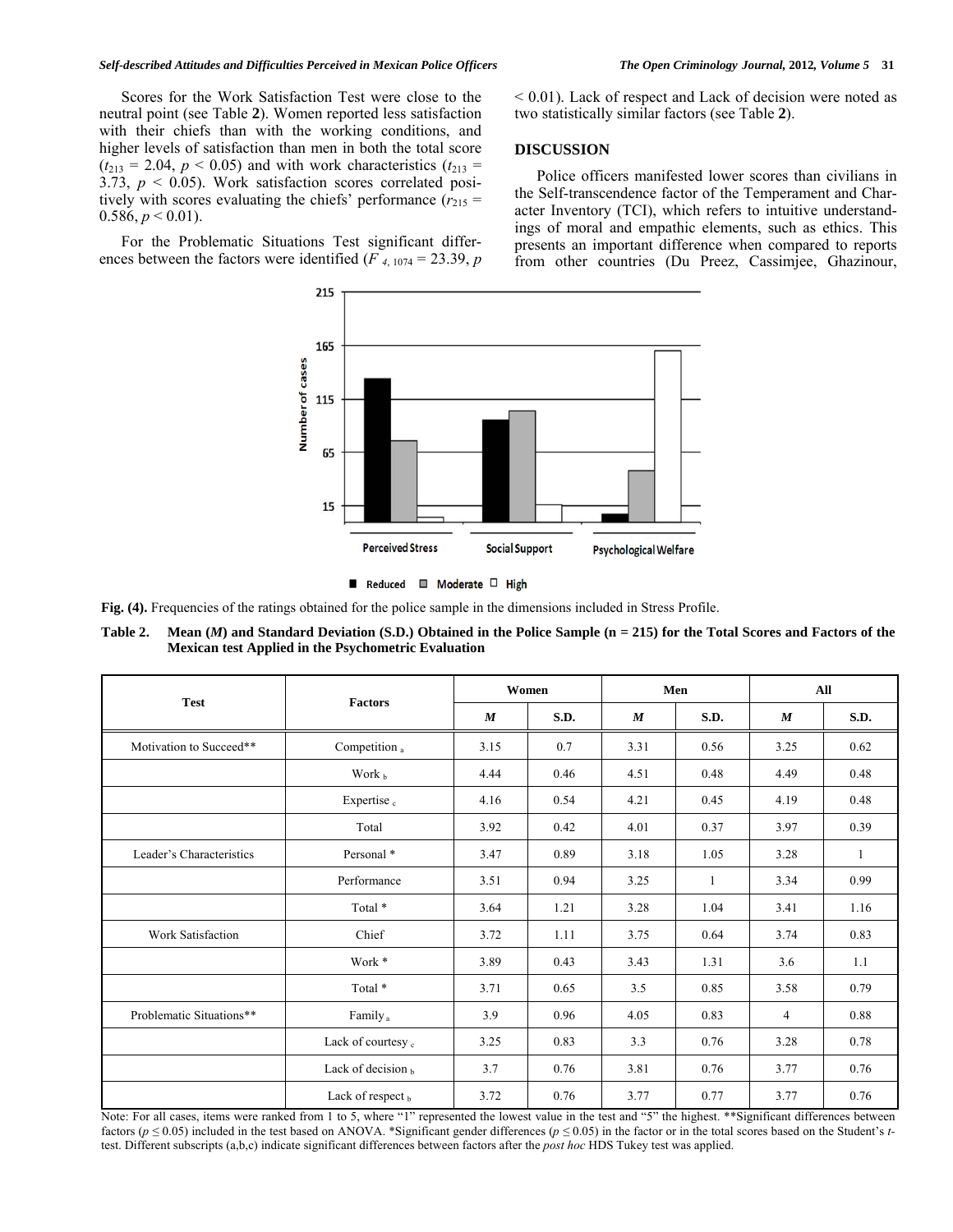Lauritz, & Richter, 2009). According to the information provided by in the interview with the director of the Psychological Support Unit, this result is understandable when considering that the violence and socioeconomic issues in the centre of Mexico have elicited a lack of interest in policing, hence softening the strict criteria to select candidates for municipal police in Nezahualcóyotl.

 As presented in the ethnographic analysis, some of the fundamental attitudes needed to be a police officer are impulsiveness and a willingness to take the risks needed to maintain an officer's status and to safeguard his/her life in physical and social environments perceived as hostile (Twersky-Glasner, 2005). The officers also view themselves as developers of social welfare and cooperation. Optimally, these qualities would be reflected in high levels of the Novelty seeking and the Cooperativeness factors of the TCI, but these were not identified at all. The inconsistency with respect to risk may indicate that the officers' interpretation about their adverse experiences leads to attitudes and emotions being represented in acceptable ways (Frewin, Stephens, & Tuffin, 2006), such as is required in hostile environments in Nezahualcóyotl. With regard to cooperation, the qualities described by the officers may reflect a selfperception based on a social desirability that keeps the historical image of policing linked to social welfare in Mexico (Cruz, 2007).

 Results on the Motivation to Succeed Test indicate that the main source of motivation is the Work factor or the intrinsic satisfaction experienced while policing. Neither the Expertise nor the Competition factors are the main sources of motivation since, as presented in the qualitative approach, both are linked to inadequate training and with hierarchal decisions not based on merit and perceived as unjust.

 The lack of motivation based on merit contrasts with the positive correlation between the Work factor and the educational level and hierarchy. These correlations suggest that chiefs or superior officers have more education, and have invested more personal effort in their work to obtain an upper-level position. So the notion of "chief" implies qualities not clearly perceived by the officers and the perception of hierarchical unfairness could be related to opaque or inadequate selection systems, not necessarily to the lack of merit (Cunningham, Jones, & Behrens, 2011).

 Results about the Test of Attitudes towards the Work Leader's Characteristics and Performance, agree with ethnographical data showing that the judgments about the chiefs are based on their honesty and treatment of their subordinates. They also suggest that a longer time of service in the department is accompanied by a less favorable rating of the chiefs. Women granted more favorable ratings than men, so the perception of gender inequality could be linked to a widespread doubt that women can perform the typical functions such as patrolling or obtaining a commander degree, but is not linked to the chief's attitudes.

 Work satisfaction scores were positively correlated with the chiefs' performance, but not with scores for the Motivations for Success Test. Satisfaction elicited by the policing work and the perception of the chief's qualities are two factors linked to the congruence expected between proper police performance and the recognition of merit, which may imply an extrinsic variable strengthened by the recognition of officers' performance in police departments and by civilians (Sanders, 2010).

 The lack of courtesy for adequate relationships with civilians was indicated in the qualitative analysis, but had little effect on interpersonal relationships in the psychometric evaluation. Relevant scores in the family issues factor of the Problematic Situations Test are consistent with the ethnographical data alluding to family difficulties.

 Family situations were identified as a cause of stress in conjunction with the attitudes of their chiefs and the lack of training in the qualitative analysis. Some physical and emotional situations reported by the Psychological Support Unit of the Department of Public Safety of Nezahualcóyotl, such as gastritis or negative emotions, are associated with stress symptoms. Thus, the reduced perception of stress and the high psychological well-being evaluated by the Stress Profile do not necessarily indicate the absence of stress but might point out that, since police officers have not been trained on how to cope with stress, they perform strategies learned intuitively within the police culture, which influences the subjective perception on stressful situations. Although gender differences in the stress perceived by officers have been reported (Gächter, Savage, & Torgler, 2011), the lack of differences in this study suggests similar perceptions in both genders.

 As observed in the ethnographic analysis, police is characterized by masculine representations in which women develop a more complex significance than men (Carlan, Nored, & Downey, 2011). Similar to other Latin-American countries, gender issues within this context are related to national realities and cannot be considered as isolated but as part of a national difference in representation although adapted to this particular context (Rodriguez, 2007).

 Also related to national realities and stress, the officers' constant confrontation with death is faced through religious symbols that comfort the police officers during their work (Osofsky & Osofsky, 2002). The more noticeable symbols in our study, the Virgin of Guadalupe and San Judas Tadeo, constitute historical representations of protection emphasized in poor and hostile environments such as Nezahualcóyotl municipality (Hernández-Hernández, 2011). The perceived lack of protection is also illustrated when officers manifest hostile social environments and humiliating experiences that elicit aggressive reactions. Similar to other Latin-American countries, this situation may be linked to a generally unfavorable perception of policing, reflected in institutional and national violence against police officers, which influences their own learning and actions and how they perceive the rights of others and ethical premises (Cabeleira de Moraes, 2007; Suárez de Garay, 2006).

# **CONCLUSIONS**

 Officers' perception of the circumstances in Nezahualcóyotl is filtered through social cognitive mechanisms such as pride, loyalty, courage, service, and cooperation that influence in their actions and notions. It also includes a perception of injustice during the selection process for promotion. However, the perceived inequity in promotion of hierarchies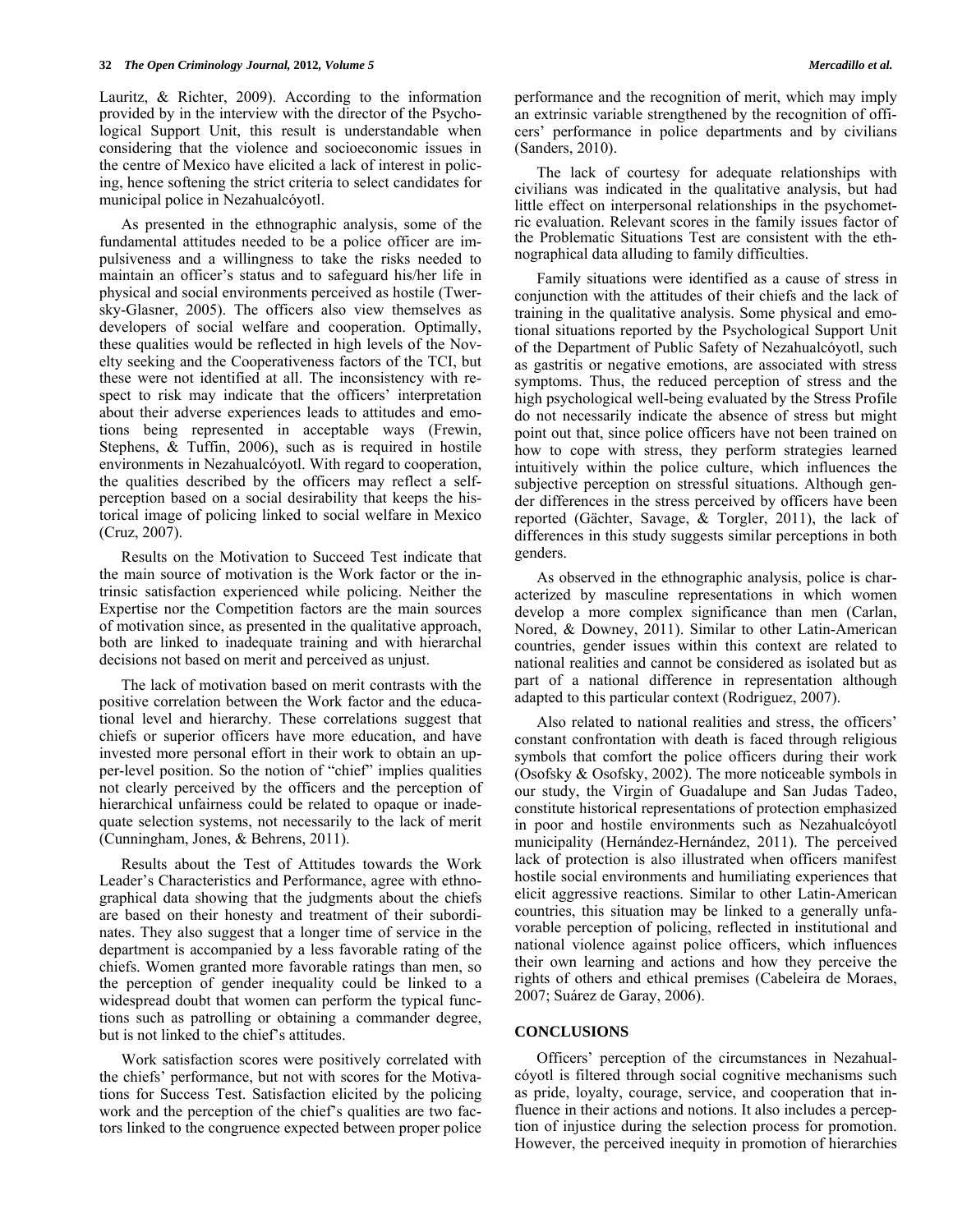could refer to the way in which the system is run, even though this system does select individuals with the appropriate characteristics.

 Some officers' situations are typically associated with stress, such as cardiovascular diseases, long working hours, sleep deprivation, somatization, irritability, and experiences of injustice and abuse, the psychometrical evaluation indicates reduced levels of perceived stress and high levels of psychological well-being. This apparent inconsistency is fundamental for the creation of training programs on stress management, since it would imply the control of a variable that the individuals do not perceive as risky. It could also involve not only the work itself, but a life style for which the officers have been trained and adapted (Carlan & Nored, 2011).

 Relations between police and civil society are based on inter-subjective mechanisms defined by the society's view and influenced by the officers' and civilians' perspectives. This definition constitutes part of the human social cognition (Beer & Ochsner, 2006), influences the cooperative attitudes toward inferred and perceived needs (Mercadillo & Arias, 2010), and shows an officer's responsibility linked to a social empathy or set of abilities to respond to social needs based on both institutional codes and individual judgments.

 The confrontation with offenders, the perception of injustice, and the lack of institutional protection and recognition are associated with uncomfortable experiences related to anger and fear that may elicit inappropriate behaviors (Javela, Mercadillo, & Ramirez, 2008). In this sense, social intersubjectivity is relevant since officers have legitimate permission to use coercion as a means of social justice and order; thus, it becomes necessary to have institutional supervision (Miller, 2004), as well as training in interpersonal skills, and regulation of moral emotions such as guilt, shame or anger, which can be elicited by the apparent inconsistency between the use of coercion and the promotion of order, justice, and peace (Jesilow & Parsons, 2000). Some reform proposals in Mexico could be directed to consider police officers as social educators of values based on local identities (Frühling, 2012; Ungar & Salomón, 2012).

 The few gender differences observed in the psychometric assessment suggest that motivation, problematic situations, and stress affect both genders similarly and perhaps reflect a homogenized police culture. However, there are situations related to national problems, for example, the almost exclusive role of women in the care of children and the home, or the difficulty for women to penetrate an environment with typically masculine attributes. Therefore, training programs and dynamics for police intervention not only should involve the role of the police culture but must also be consistent with national realties and attitudes (Corsianos, 2011).

 Officers' intrinsic motivation related with service could be linked to human motivational systems denoting aid, empathy, and the welfare of others (Mercadillo & Arias, 2010), which are values previously identified in Mexican police officers but not used and nor reinforced in institutional programs and training (Larose *et al*., 2010).

 Interdisciplinary approaches for studying officers' behavior encourage a more complete understanding of how the officers internalize and apply the premises presented in police reform proposals. This idea is crucial since, although the efforts to improve policing are made primarily by the government, it is the officers who experience the consequences of corruption and other problems. Data generated from ethnological and psychosocial frameworks consider elements based on cognitive systems, and constitute a semiotic condition by connecting the officers' behavior with the sense that they have of themselves, of their institution and of society.

#### **CONFLICT OF INTERESTS**

No conflict of interest is declared.

#### **ACKNOWLEDGEMENTS**

 This study was supported by a financial contribution from the Municipality of Ciudad Nezahualcóyotl, Mexico, and the scholarship CONACYT No. 213635. We thank Dr. Dorothy Pless and Paulina M. Barrios for the revision of the manuscript. Leopoldo González-Santos, and Juan J Ortiz, Institute of Neurobiology, Universidad Nacional Autónoma de México, for their technical support. We also appreciate the financial support and operational facilities provided by Mr. Jorge Amador Amador, Director of the Department of Public Safety of Nezahualcóyotl, Ana Lilia Torres Bárcenas, head of the Psychological Support Unit of the Public Safety Department of Nezahualcóyotl, and the police officers who kindly volunteered to participate in this research.

## **REFERENCES**

- Aranda-Beltran, C., Pando-Moreno, M., Salazar-Estrada, J. G., Torres-Lopez, T. M., & Aldrete-Rodriguez, M. G. (2009). Social support, burnout syndrome and occupational exhaustion among Mexican traffic police agents. *The Spanish Journal Psychology*, *12(2)*, 585- 592.
- American Psychological Association. (2002). Ethical principles of psychologist and code of conduct. *American Psychologist, 57*, 1060- 1073.
- Beer, J. S., & Ochsner, K. N. (2006). Social cognition: a multi level analysis. *Brain Research, 1079(1)*, 98-105.
- Cabeleira de Moraes, M. (2007). La violencia contra los policías: percibir, problematizar y actuar. In H. Caruso, J. Muniz & A. Carballo-Blanco (Eds.), *Policía, estado y sociedad: prácticas y saberes latinoamericanos* (pp. 351-355). Río de Janeiro: Publit.
- Calleja, N. (2011). *Inventario de escalas psicosociales en México 1984- 2005*. México: Universidad Nacional Autónoma de México, accesible in: http://www.psicologia.unam.mx/contenidoEstatico/archivo/files/Investigaci%C3%B3n/Nazira%20Calleja%20Inventario% 20de%20escalas%20psicosociales%20en%20M%C3%A9xico,%20 1984-2005.pdf
- Carlan, P. E., & Nored, L. S. (2011). An examination of officer stress: Should police departments implement mandatory counseling? *Journal of Police and Criminal Psychology 23(1)*, 8-15.
- Carlan, P. E., Nored, L. S., & Downey, R. A. (2011). Officer preferences for male backup: The influence of gender and police partnering *Journal of Police and Criminal Psychology, 26(1)*, 4-10.
- Cloninger, C. R., Svrakic, D. M., & Przybeck, T. R. (1993). A psychobiological model of temperament and character. *Archives of General Psychiatry*, *50(12)*, 975-990.
- Corsianos, M. (2011). Responding to officers' gendered experiences through community policing and improving police accountability to citizens. *Contemporary Justice Review: Issues in Criminal, Social, and Restorative Justice, 14(1)*, 7-20.
- Cruz-Fuentes, C., López, L., Blas-Gracía, C., González, L., & Chávez, R. (2005). Datos sobre a validez y la confiabilidad de la sympom check list (scl90) en una muestra de sujetos mexicanos. *Salud mental, 28(1)*, 72-81.
- Cruz, L. C. (2007). *Seguridad Pública* (2 ed.). México: Trillas.